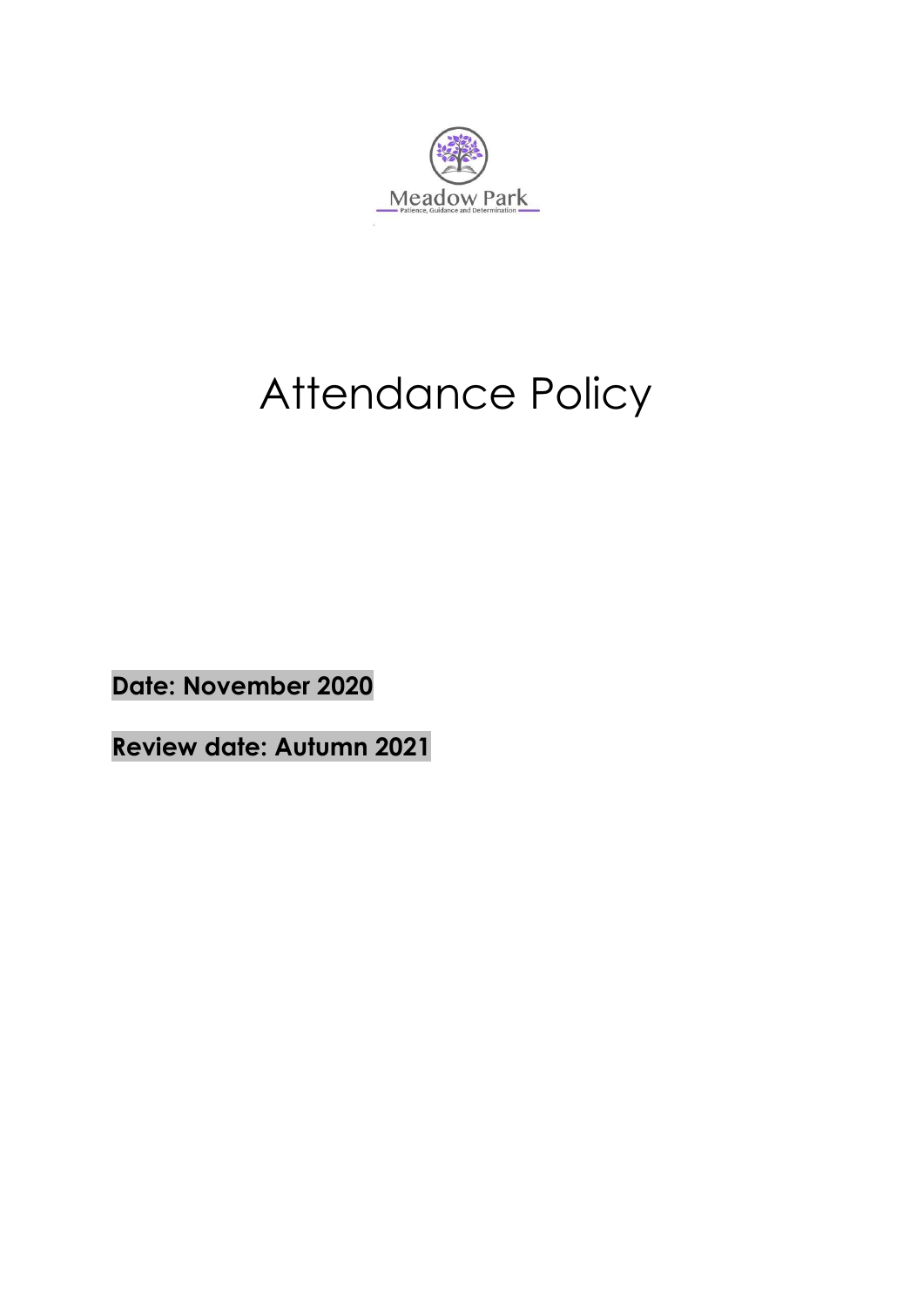- 1. What Meadow Park expect
- Pupils to achieve 90% or above attendance

• Positive communication between our pupils parents/carers and school staff with updated contact details provided immediately when they change

• Holidays and any medical appointments to be booked outside of school hours when possible. School does NOT authorise holidays

2. Roles and Responsibilities

It is the role of Meadow Park staff to work closely with our pupils and their parents/carers to improve or maintain good attendance and punctuality.

• We will set achievable targets for pupils with less than 90% and reward for 90% and above attendance.

• We will regularly monitor attendance and punctuality and inform parents/carers when their child is absent on a daily basis

We will always request medical evidence to support any absence due to illness. It is the parent/carers responsibility to request this and send it in with your child on their first day back to school following any absence

• Our Attendance lead will attend fortnightly meetings with School Attendance Service (SAS)

## 3. The Legal Framework

## STAGED ACTION PLANNING & FIXED PENALTY NOTICES

• In response to poor attendance, Meadow Park are expected to follow a certain procedure for each and every pupil:

Stage One (In School)

A pupil has been identified with concerns regarding his/her attendance at school. Initial actions will be for staff and parents/carers to liaise regularly and help make the necessary improvements.

• Stage Two (Consultation)

The pupil's attendance continues to be of concern.